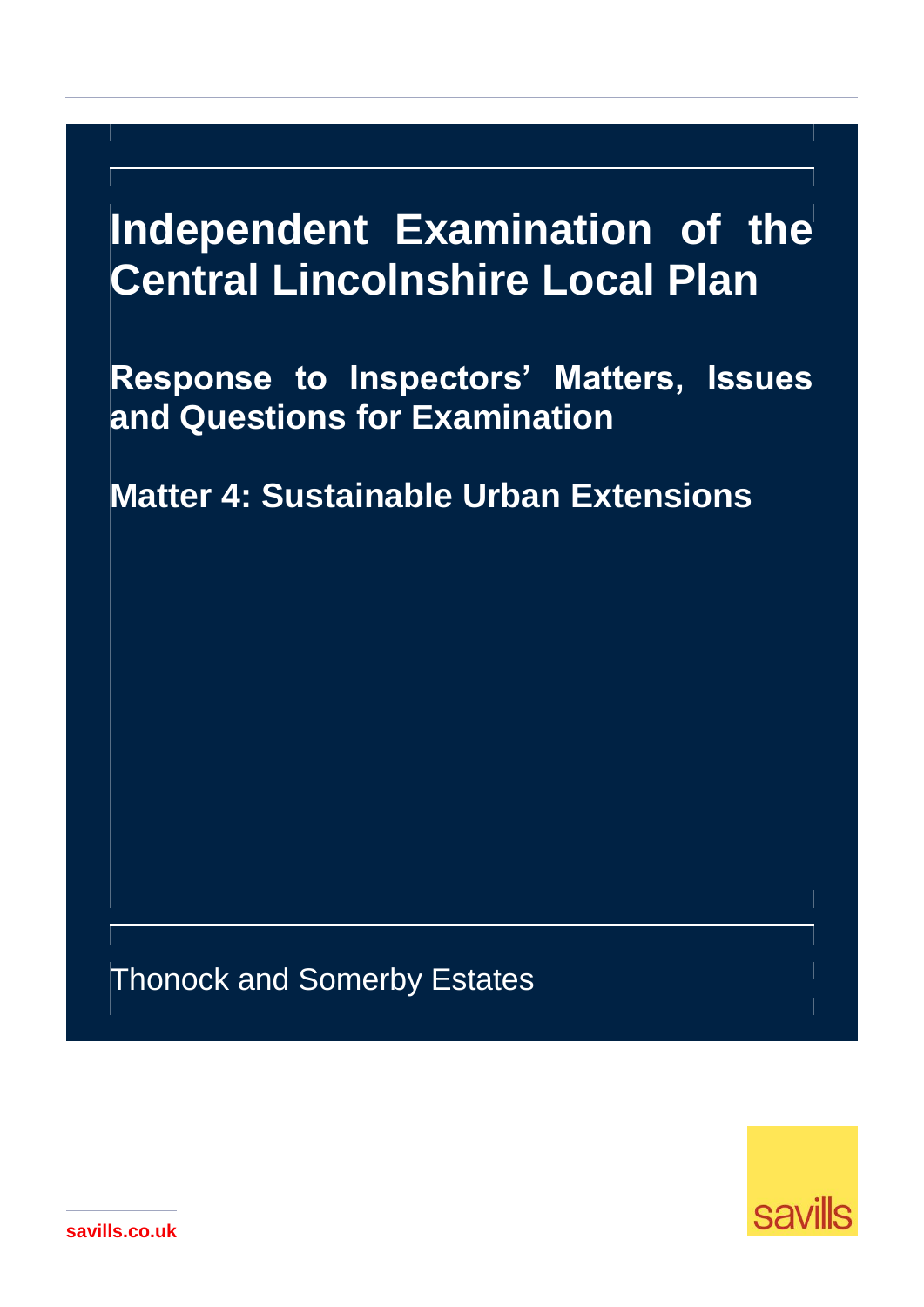**Thonock and Somerby Estates**



# **Contents**

| 1.             | <b>Introduction</b>          |                |
|----------------|------------------------------|----------------|
| 2.             | <b>Inspectors' Questions</b> |                |
| 3 <sub>1</sub> | <b>Conclusions</b>           | $\overline{ }$ |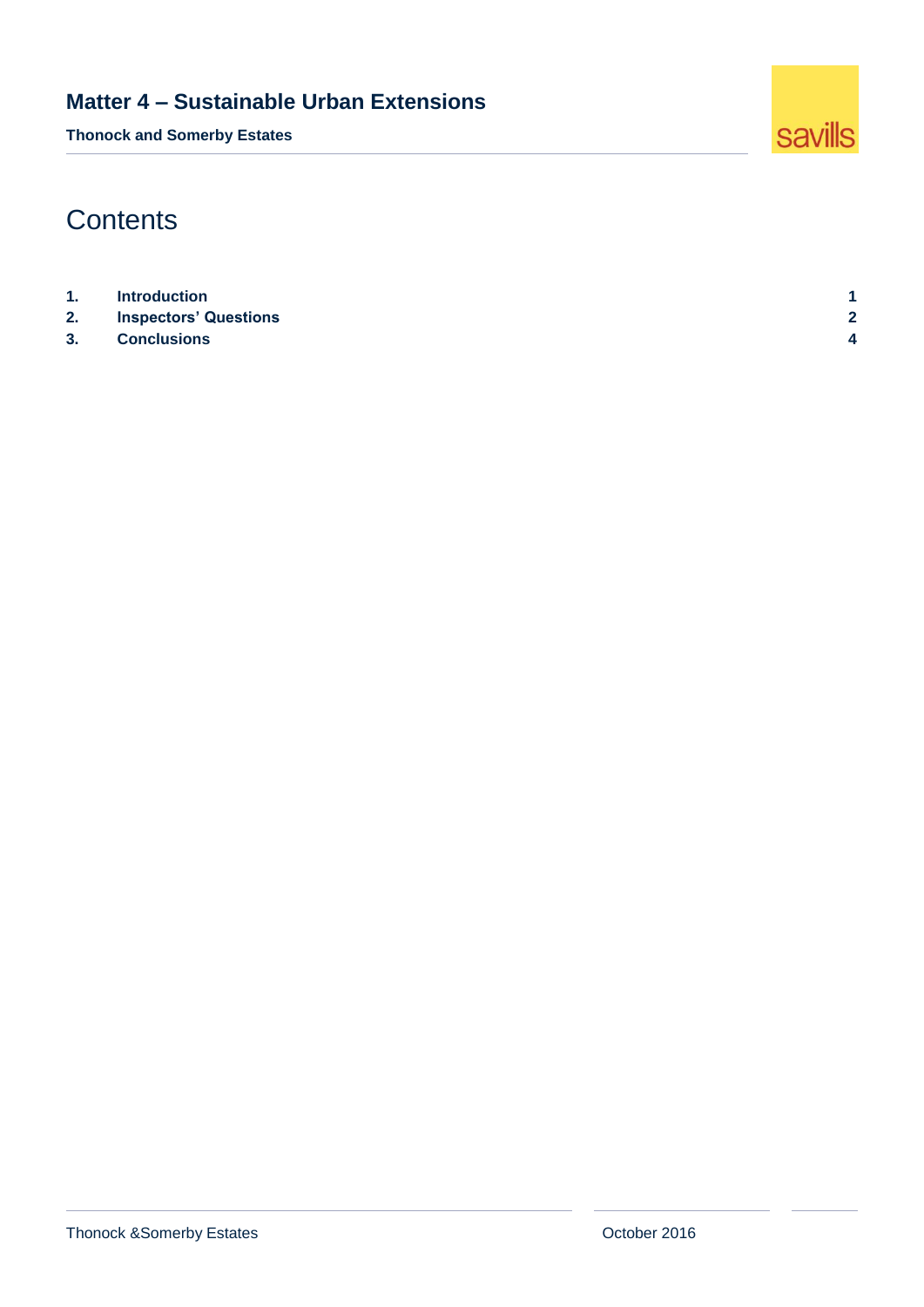**Thonock and Somerby Estates**



## <span id="page-2-0"></span>1. Introduction

- 1.1. This Examination Statement has been submitted on behalf of Thonock and Somerby Estate (TSE) as part of the Examination in Public on the Central Lincolnshire Local Plan (CLLP) Submission Draft Document. The Statement highlights and where necessary expands upon representations submitted by TSE at the Draft and Submission stages of the CLLP.
- 1.2. As the largest landowner in and around Gainsborough, TSE wish to be a pro-active participant in the Local Plan process and building on their established relationships with the Lincolnshire Planning Authorities intend to play a full and active role in ensuring the wider planning strategy and framework for Gainsborough is deliverable in the timescales envisaged by the planning process.
- 1.3. The statement responds to the Inspectors' Matters, Issues and Questions, providing further detail and clarity on Matter 4 – Sustainable Urban Extensions with particular reference to the Gainsborough Northern Neighbourhood and the Gainsborough Southern Neighbourhood.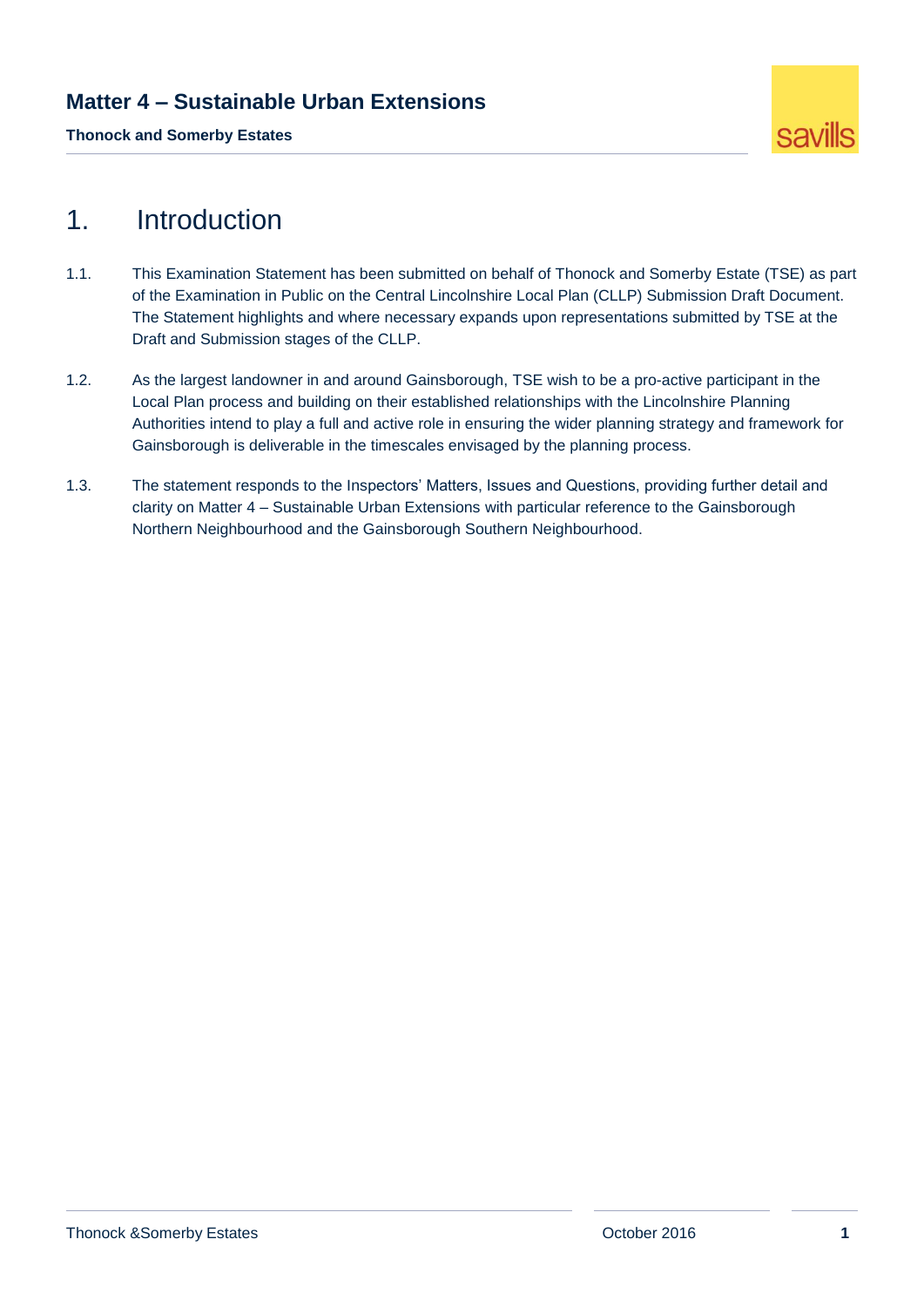**Thonock and Somerby Estates**



# <span id="page-3-0"></span>2. Inspectors' Questions

#### **General Questions – Policy LP28**

#### **2.1. Q1. What was the process for identifying the SUEs, their size, location and distribution throughout Central Lincolnshire? How were they chosen?**

2.1.1. The location of the SUEs have been carefully considered throughout the Local Plan process. A full suite of technical work exists for the SUEs and high level masterplans have been produced. The identification of these future locations for growth is therefore based on a full evidence base and benefits from land owner support. This work demonstrates the identified land could accommodate the proposed development in a form which is compatible with the Council's high level vision for the area whilst respecting the natural constraints and opportunities of the area.

#### **Issue 4f – Gainsborough Southern Neighbourhood SUE – Policies LP39 and LP48**

#### **2.2. Q38. What is the current position regarding outline planning permission?**

- 2.2.1. The current Outline Planning Permission (Ref:125020) was granted on the 5<sup>th</sup> July 2011 and authorises 2,500 new homes with associated employment land and other uses including retail. The permission remains valid until the  $4<sup>th</sup>$  July 2023.
- 2.2.2. The position on the Southern Neighbourhood remains the same as in the latest version of the Topic Paper. The total number of homes the SUE will deliver is 2,500, with 1,400 dwellings envisaged to be delivered during the plan period.
- 2.2.3. Discussions regarding development industry interest are fast moving and it is likely that a further update can be provided in the next few weeks as part of the hearing sessions.

#### **2.3. Q39. What is the justification behind the provision of 2,000m2 of Class A1 retail in Policy LP39? Is this gross or net? How does it relate to the mix of uses in the outline planning permission?**

2.3.1. The purpose behind the proposed retail element is to provide a day-to-day convenience retail offer to meet the needs of the future residents of the SUE. Condition 22 attached to planning permission (Ref:125020) limits the retail floorspace to between 1,000 sqm and 2,100 sqm of gross retail floorspace (Use Class A1). There is also a maximum unit size of 1,000 sqm. The planning permission and LP39 are reconciled in this regard.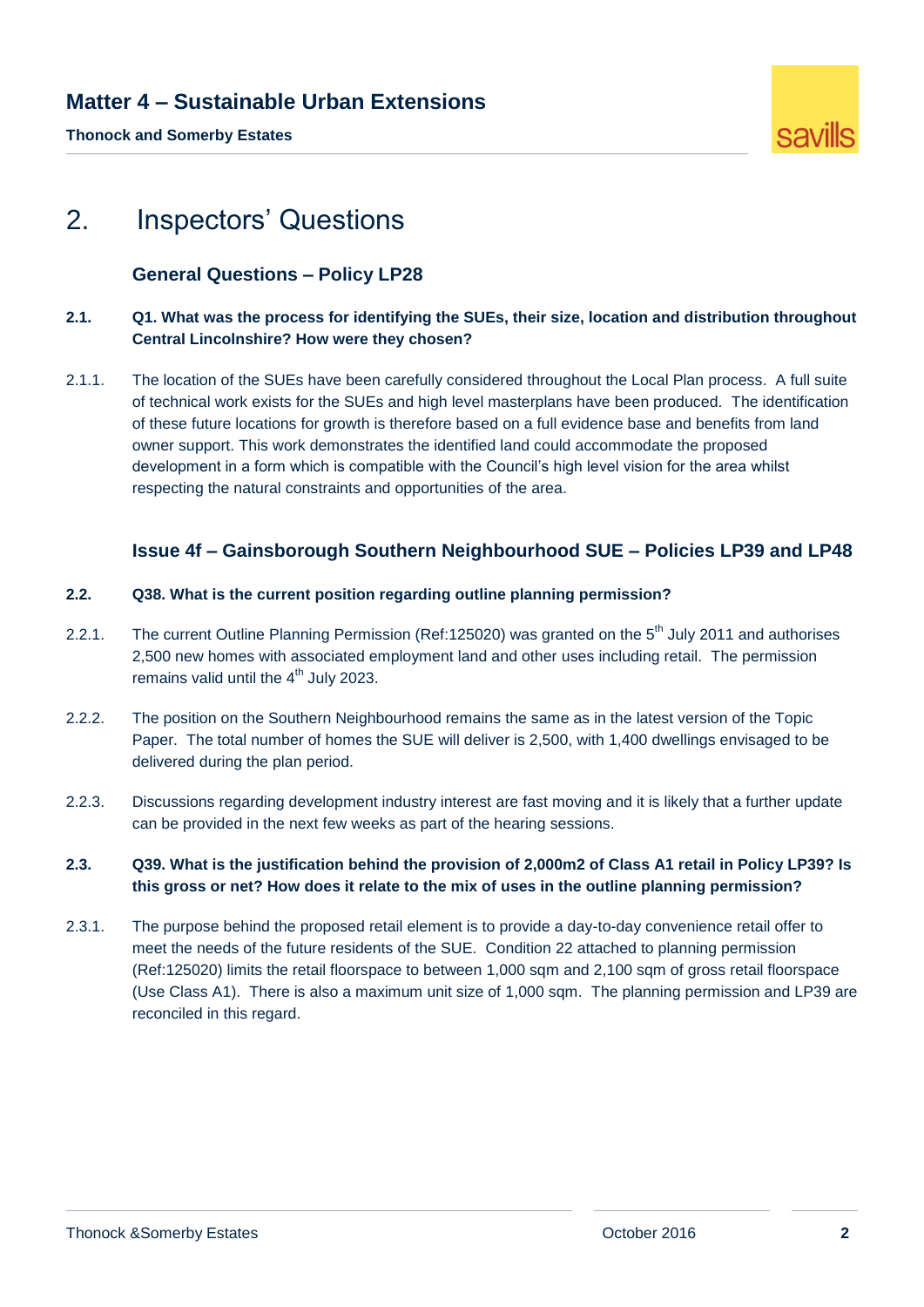#### **Thonock and Somerby Estates**



#### **2.4. Q41. Why does Policy LP39 not make provision for Class B8 uses?**

2.4.1. The thinking at the time was that it was considered B8 Uses might detract from the quality of the residential environment. In addition, it is understood that the Eastern SUE and land at Somerby Park was always envisaged for this type of employment use.

#### **Issue 4g – Gainsborough Northern Neighbourhood SUE - Policies LP39 and LP48**

- **2.5. Q43. Why, compared to the Southern SUE, must delivery of the employment land come forward alongside or before residential completions? Is this justified? How will this affect the delivery of housing?**
- 2.5.1. It is not envisaged that employment development will be bought forward in advance of or in parallel with the residential development. The Outline Planning Application for the Northern Neighbourhood will be for a total of 750 units only. Current employment requirements are directed to Somerby Park and / or can be brought forward by way of an operator specific planning application on either the Northern SUE or the Eastern SUE.

#### **2.6. Q45. What is the current status regarding the planning application 'expected Summer 2016'?**

- 2.6.1. The specification of the planning application has been agreed. The arrangements between TSE and WLDC are currently being finalised. It is anticipated that the outline planning application will be submitted in late 2016 / early 2017.
- 2.6.2. The Outline Application will reserve all matters (bar access) for later determination and will apply for 750 dwellings. The application will be presented in the context of the wider allocation of 2,500 units, with a greater level of detail provided for the first phase ('Phase 1') which will total approximately 150 units on land situated off Highfields Roundabout, to the north of Corringham Road. Phase 1 is well related to Gainsborough and could come forward with very little forward funding and infrastructure costs.
- 2.6.3. Whilst the timescales for delivery of the units are ambitious, TSE are seeking to have secure an Outline Planning Permission in 2017. In parallel with the planning process we will be seeking house builder interest with a view to having selected a partner by the time Outline Planning Permission is granted. This will allow for a prompt submission of reserved matters and the discharge of planning conditions by the end of 2017. A start can then be made on site. TSE recognise the ambition in the programme, but are committed to moving this SUE forward as quickly as possible.